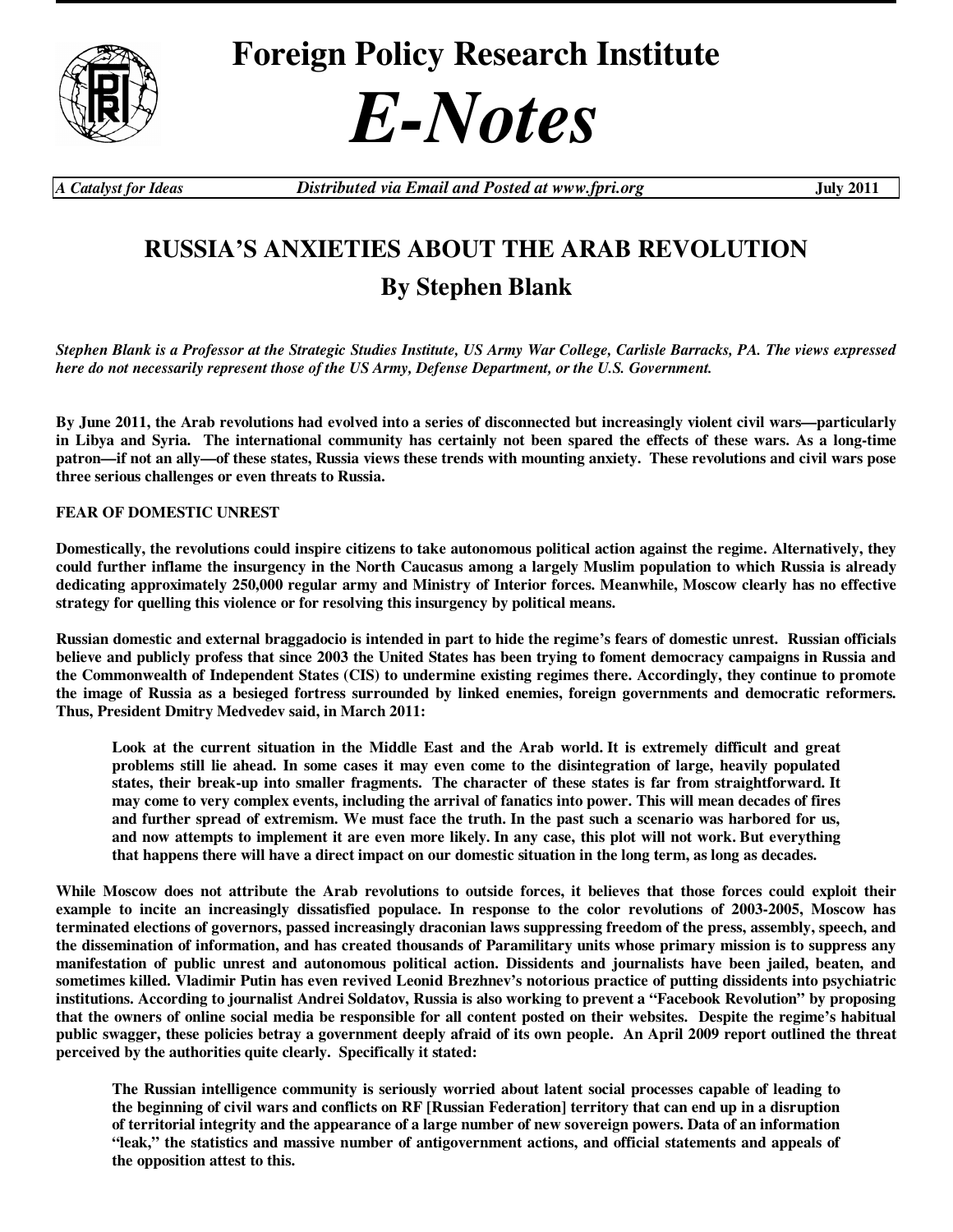**This report proceeded to say that these agencies expected massive protests in the Moscow area, industrial areas of the South Urals and Western Siberia and in the Far East, while ethnic tension among the Muslims of the North Caucasus and Volga-Ural areas was also not excluded. The proliferation of the Arab "virus" would be the Kremlin's worst nightmare.** 

## **FEAR OF REVOLUTION SPREADING TO CENTRAL ASIA**

**Russia's second source of anxiety lies in the possibility that Arab revolutions might spread to Central Asia. Russian elites regard this area as particularly vulnerable to upheaval from both within and without, especially if the Taliban were to prevail in Afghanistan. On June 14, President Medvedev, speaking in Tashkent, made clear that these revolutions concern Russia and its Central Asian partners. Indeed, by April it was clear to Moscow that dangerous pressure was building up in these states. When the Duma held public hearings about the possibility of these revolutions spreading to Central Asia, Deputy Foreign Minister Grigory Karasin, on April 13, publicly urged these states to make timely reforms lest they be swept away like Tunisia and Egypt. Russia is seeking stability because it will prevent these other states from drawing closer. To achieve this, Karasin has recommended the formation of a civil society with the intention of establishing international and inter-religious peace, leaders' heightened responsibility for raising the population's standard of living, and the development of education and work with youth. However, this limited program cannot overcome the results of profound misrule, corruption, and stunted economic development. Additionally, there has been no mention of economic development, freedom, or genuine political reform. Clearly, Russia is only willing to tolerate cosmetic reforms, and it is doubtful that Central Asian leaders will even reach those limits.** 

**Indeed, these leaders are quite unwilling to countenance genuine reforms and their responses to the Arab revolutions have been dismissive. Kazakhstan's President, Nursultan Nazarbayev, initiated an instant election rather than a palpably stagemanaged referendum to give him life tenure because the latter would have been too egregious in today's climate. Meanwhile in Uzbekistan, already a draconian state in many ways, we see a further crackdown on mobile Internet media. News blackouts are becoming frequent occurrences in Uzbekistan and Turkmenistan; all across Central Asia, government agencies continue to deny the possibility of revolution. Subsequently, Uzbek President Islam Karimov stated that these revolutions were externally instigated by states who covet Central Asian resources, though he would not specifically identify them. Tajikistan's President, Emomali Rahmon, told his Parliament on April 20, 2011:** 

**Much has been said and written about the possibility of the repetition of such events in Central Asia, [---] "I want to reiterate that the wise people of Tajikistan, who were once the victims of such events, know the meaning of peace and stability. They are aware of the importance of peace and stability. [---] They have gone through civil wars; therefore, they reject military solutions to any problem.** 

**Similarly, Turkmen President Gurbanguly Berdymukhammedov recently said that the abundance of goods at domestic markets, especially food, and cheap prices are key indicators of progress and stability. While governments in the region are doing their best to leave nothing to chance, they are not reforming themselves. These regimes are whistling in the wind and have good reason for anxiety. Large demonstrations are now occurring in Azerbaijan, where unrest in response to the regime's crackdown on dissent and Islamic agitation has been growing since late 2010.** 

## **RUSSIA'S CONCERN ABOUT LIBYA**

 **Russia's third source of anxiety pertains to NATO's operation to support Libya's insurgents and to the possibility of deepening involvement there—and even more so in Syria. NATO's actions and the ongoing civil strife place several Russian interests in these countries at risk. Russia already stands to lose, by its own account, \$4.5 billion in arms deals with Libya and that figure excludes Syria. Those arms sales not only benefit defense industry, but also Russian leaders who habitually pocket the proceeds from arms sales for their private "slush funds." Beyond that, Libya has also reportedly offered Russia a naval base in Benghazi while Syria has offered Moscow a naval base at Tartus. These events suggest that in return for arms sales host states are being pressured to give Moscow access to foreign bases. We have also seen this in Latin America. Moreover, Russia might still be supplying weapons covertly to Libya through Belarus, a habitual conduit of weapons to places where Russia wishes to retain deniability, since Libya has recently asked Belarus for more weapons. Syria's importance as a buyer of Russian arms, often paid for by Saudi or Iranian subsidies to Syria, is of a comparable economic and strategic magnitude.** 

**Second, Libya is important to Russia's energy strategy. Just before the Libyan revolution, Russia signed an asset-swapping deal with ENI, Italy's state energy company, to obtain half of ENI's stake of 66 percent of Libya's Elephant oilfield with 700 million recoverable barrels of oil. In exchange, ENI will be allowed to take part in projects to develop northwest Siberian assets owned by the Arctic Gas company. Specifically ENI and Gazprom agreed to finalize a contract for the sale of gas from these fields in Siberia that will be produced by a joint Russo-Italian company called SeverEnergia (Northern Energy). This deal comports with Russia's twin objectives of: 1) ensconcing itself in North African gas supply networks to surround and put more pressure on Europe to deal with Russian gas suppliers and 2) obtaining foreign equity ownership investment without overly intrusive conditions like majority equity ownership in Russia's Siberian and Far Eastern energy projects. Presumably, in this case, there is a trade so if the Libyan project were to fall through due to the success of the revolutionaries, ENI might**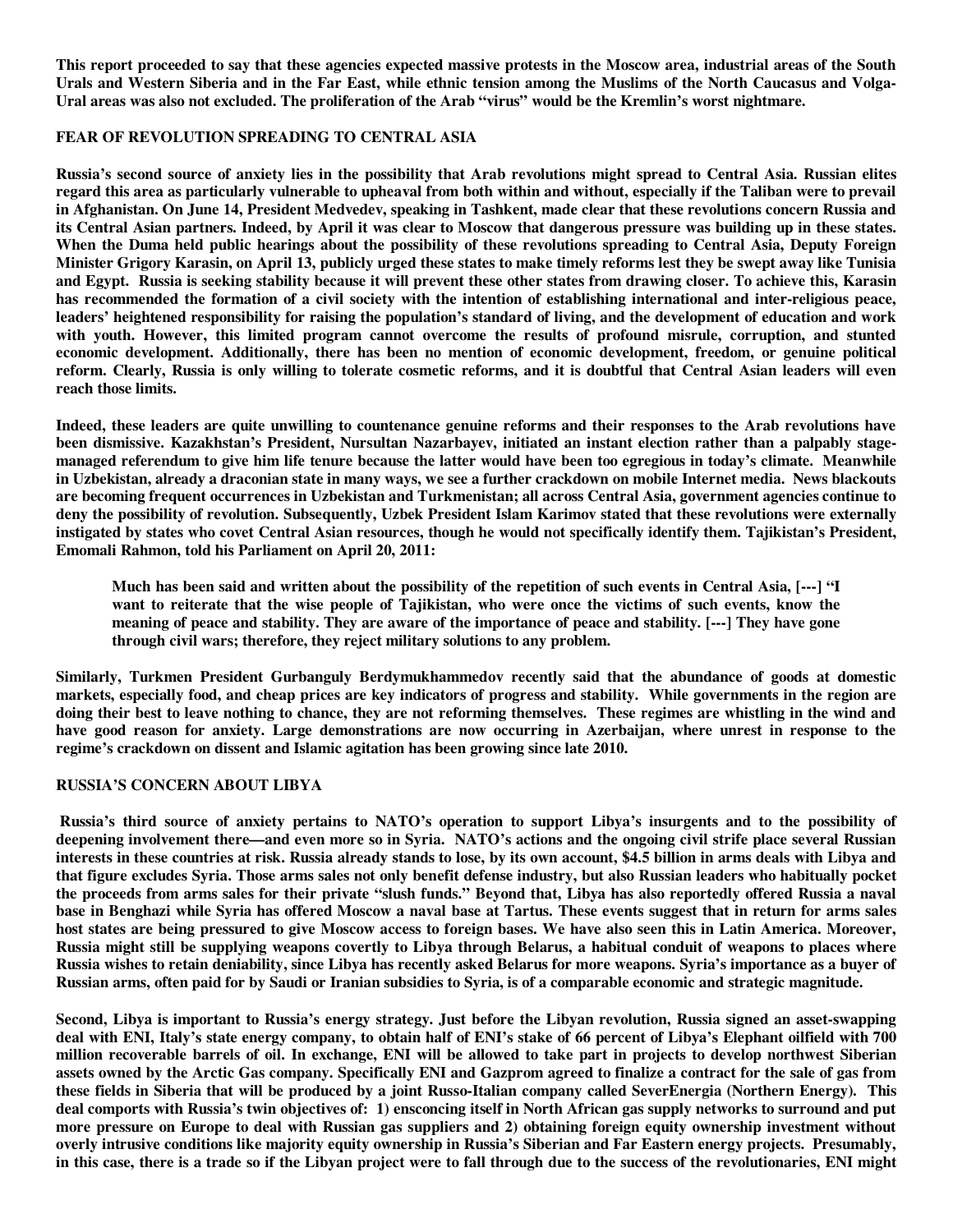**have to pull out of the Siberian project.** 

**Therefore, the implications of maintaining a Russian gas stake in Libya and the broader North African scene possess considerable economic and geopolitical importance. In sum, Russia clearly cannot gain decisive leverage upon European gas supplies unless it gains major equity in North African, i.e. Libyan and Algerian fields. Lukoil already holds stakes in Egypt, Tatneft is in Libya, and Gazprom is in Algeria while Gazprom, as shown below, is primed to move as well into Libya. Moscow also clearly wants BP's assets in Algeria and in the Caspian Basin. TNK-BP announced in October 2010 its interests in BP's Algerian holdings worth \$3 billion. President Medvedev also proposed buying these holdings during his 2010 state visit to Algeria. TNK-BP even offered assets to Sonatrach, Algeria's national gas company, in exchange for these BP assets. BP may also have asked Algeria and Sonatrach to cooperate with Russia. Beyond those BP assets in Algeria, Gazprom plans to participate in new tenders to develop gas fields there. Despite an initial interest in cooperating with Russian firms, Algeria and Sonatrach reversed course and decided to resist Russia. Russia's interest in acquiring Algerian energy assets is quite straightforward. Whatever leverage it gains in Algerian oil and gas can be used to encircle Europe since Moscow expects Western demand for gas will return to 2007-8 levels.** 

**But Moscow also needs foreign assets like these fields in North Africa for critical domestic economic purposes to shore up Gazprom's bottom line. Moscow must now reckon with stagnant, if not declining, demand in Western Europe and the arrival of liquefied natural gas (LNG) and shale gas where it cannot compete. These challenges cause Moscow to doggedly pursue its earlier strategy. Furthermore, the prospect of higher domestic energy taxes also drives Gazprom to seek more foreign assets rather than reform its domestic operations. On the other hand, the unrest in Libya has had a major silver lining for Moscow. The general sense of turbulence throughout the Persian Gulf has caused oil prices to spike to over \$100 per barrel unit (bbl).** 

**This windfall simultaneously plays a key role in Russian domestic politics. As Finance Minister Alexei Kudrin has stated, Russia's budget is in deficit if oil prices fall below \$120/bbl. Consequently this windfall relieves pressure on the budget. But more importantly, for all those who, like Putin, cling to the idea of an energy powerhouse, but an essentially unreformed economy (and political system), this windfall obviates any demand to undertake the reforms needed to modernize the political and economic system. Medvedev has talked but failed to deliver here. Since it provides an illusion of prosperity and stability, popular and elite pressures for reform are tranquilized as long as panic and speculation dominate global energy markets. Third, in foreign policy, instability in the Gulf and North Africa seemingly allows Russian leaders like Prime Minister Putin, to tell Europe that it should make deals with Russia because Russia supposedly is a stable predictable supplier without whom Europe cannot manage. Needless to say, this is ultimately a geopolitical argument, although it includes economics, for strengthening Russia's clout over Europe. Thus, Russia's energy strategy aims not only to reduce pressure for domestic reform, it also is the critical instrument by which Russia seeks to dominate the CIS and gain enduring leverage in Europe. Failures in either foreign policy theater immediately reverberate in Russian domestic politics and economics.** 

**Another reason for Russian opposition to intervention lies in the fact that Russia has consistently tried to restrict the U.S. use of force so that Washington must get approval from the UN Security Council where Russia has a veto. Invoking the UN as the supreme and exclusive arbiter of the use of force for the United States has been a systematic plank in Russian foreign policy for over a decade. If the United States and Europe showed that they did not need a UN approval (which, in any case, Moscow and Beijing would veto), this would demonstrate Washington's effective —and even successful— disregard for Russia to the world, with a corresponding blow to Russian status, prestige, and real influence in the Middle East and beyond. Therefore, continuation or worse, extension and prolongation, of this operation would only confirm Russian fears that Washington and NATO are unpredictable actors who are not bound by consideration of Russian interests, international law, or anything other than their own sense of their values. These values, which remain quite inexplicable to Russian leaders, are often indistinguishable and unnecessarily complex in the conduct of relations with the West. Moreover, Western leaders could one day claim the lack of democracy in Russia or the CIS as a pretext for intervention. Russia, like China, wants to conduct a "values-free" foreign policy with the United States and Europe in the manner of eighteenth or nineteenth century cabinet diplomacy where states could do as they please domestically. Thus, for example, Russia simultaneously published atrocity stories about NATO's conduct while seeking to persuade NATO and Muammar Qaddafi that it can be a reliable mediator in this operation. Such maneuvers represent the acme of tactical flexibility that Moscow prides itself on possessing.** 

**Finally, NATO's Libyan operation presents Russia with multiple geopolitical risks. Once again Moscow believes that NATO, backed by Washington, has usurped the clear meaning of a UN resolution to intervene unilaterally in a civil war on behalf of forces opposing Russia's client or partner and to impose democracy by force. Russia also worries that this could lead (as may well happen) to a prolonged stalemate that could further inflame its and its neighbors' restive Muslim populations and the entire Middle East. Second, the potential victory of these revolutionary forces and NATO could lead them to ratchet up similar pressure on Syria and use Libya as a precedent for intervening there. Third, if the Libyan and Syrian revolutionaries were to win, such a victory could lead them to look to NATO, not Moscow, in the future. This would result in strengthening the Western presence in the Middle East and allowing NATO to consolidate the area unilaterally. That would constitute a clear defeat of Moscow's long-standing geopolitical objective of not letting the United States and/or NATO unilaterally organize the Middle East. Then Moscow would face regional marginalization, as well as another successful NATO unilateral precedent in coercive diplomacy.**